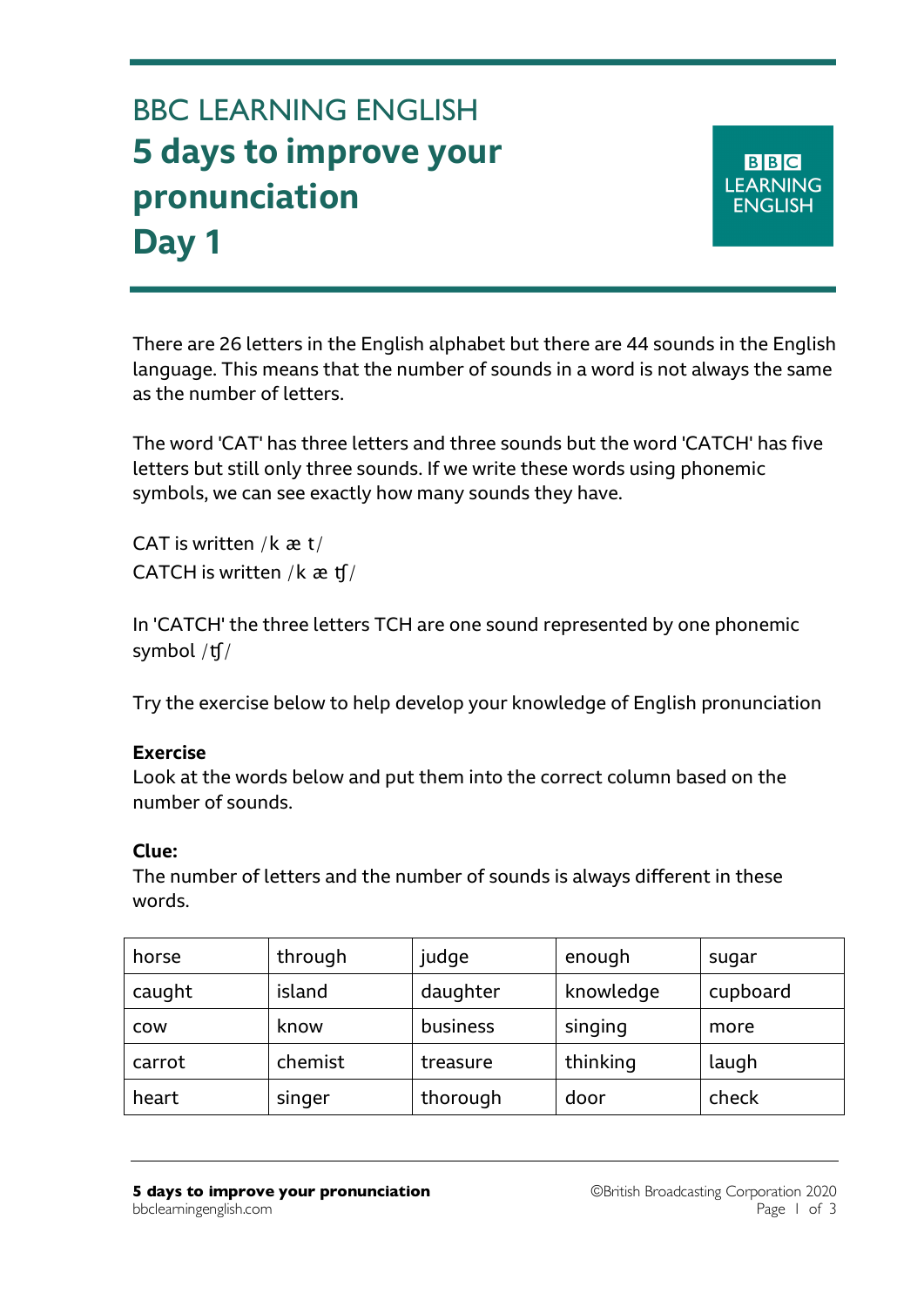| 2 sounds | 3 sounds | 4 sounds | 5 sounds | 6 sounds |
|----------|----------|----------|----------|----------|
|          |          |          |          |          |
|          |          |          |          |          |
|          |          |          |          |          |
|          |          |          |          |          |
|          |          |          |          |          |
|          |          |          |          |          |
|          |          |          |          |          |